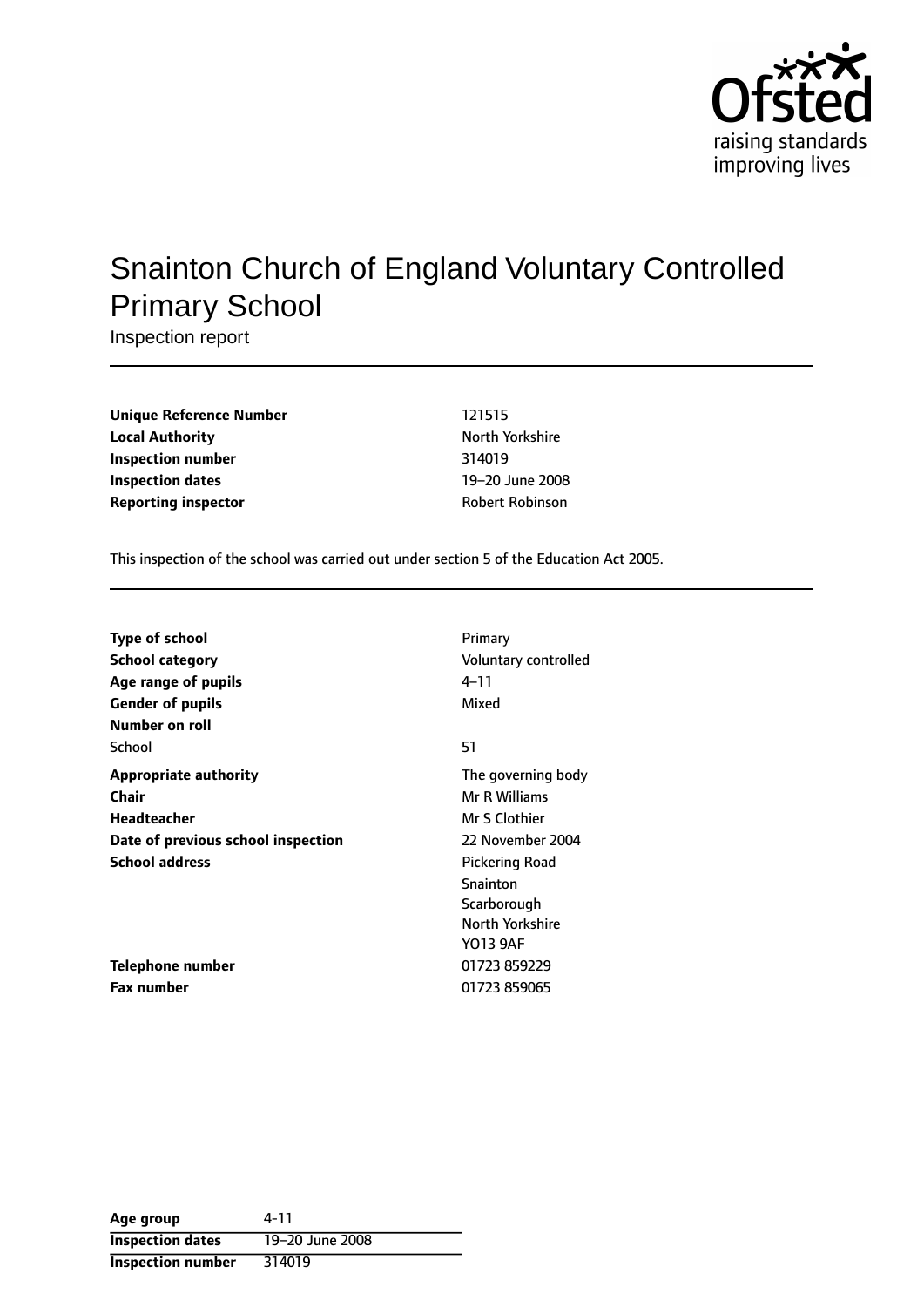© Crown copyright 2008

.

#### Website: www.ofsted.gov.uk

This document may be reproduced in whole or in part for non-commercial educational purposes, provided that the information quoted is reproduced without adaptation and the source and date of publication are stated.

Further copies of this report are obtainable from the school. Under the Education Act 2005, the school must provide a copy of this report free of charge to certain categories of people. A charge not exceeding the full cost of reproduction may be made for any other copies supplied.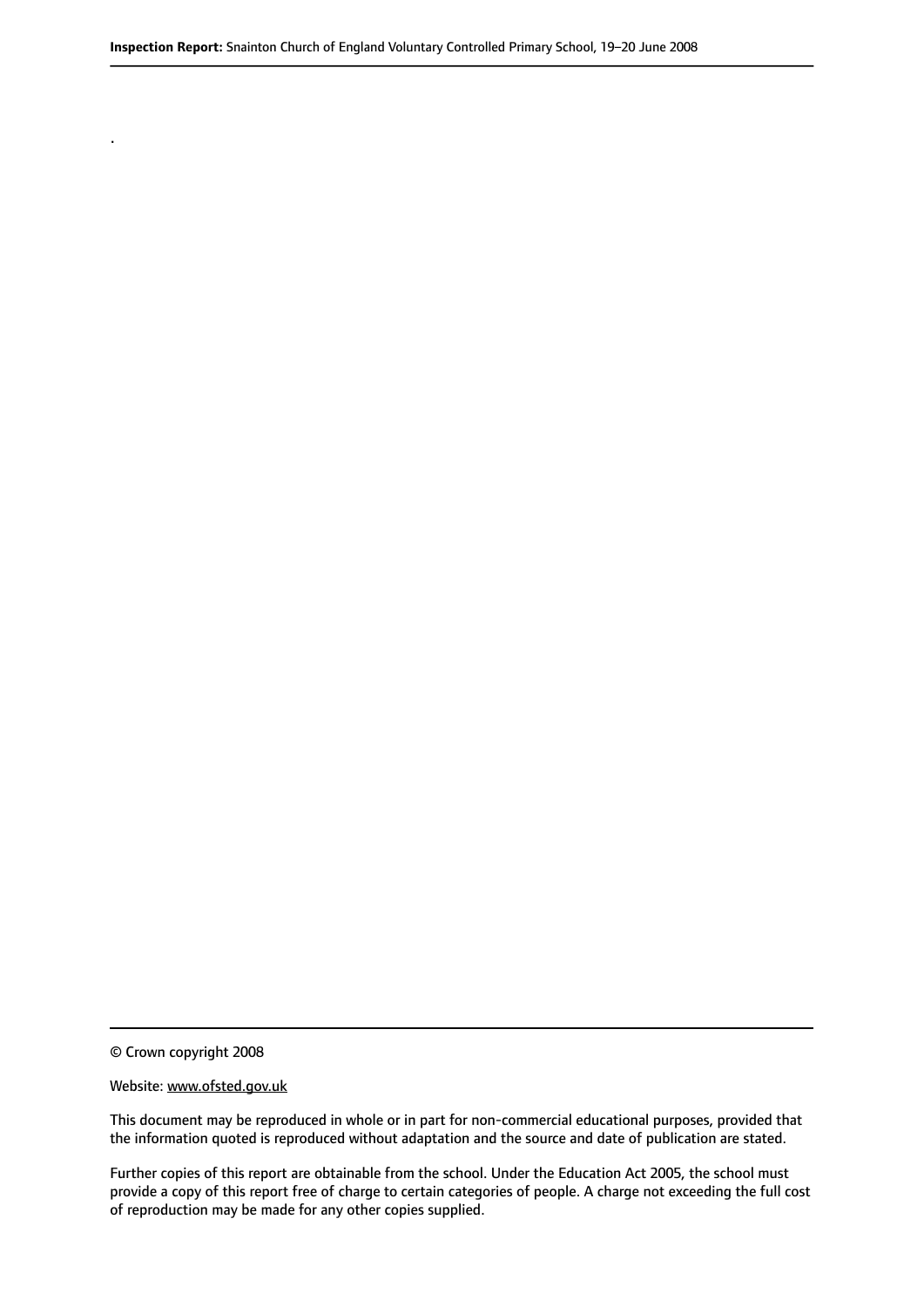# **Introduction**

The school was inspected by one Additional Inspector.

### **Description of the school**

All pupils in this very small primary school are White British. An average proportion of pupils have learning difficulties and/or disabilities. The socio-economic circumstances of the area are above average. The school is led at present by an acting headteacher because of the unavoidable long-term absence of the substantive headteacher. The school is an Investor in People and it has gained the Basic Skills Quality Mark and the local authority Quality Mark for Inclusion.

### **Key for inspection grades**

| Outstanding  |
|--------------|
| Good         |
| Satisfactory |
| Inadequate   |
|              |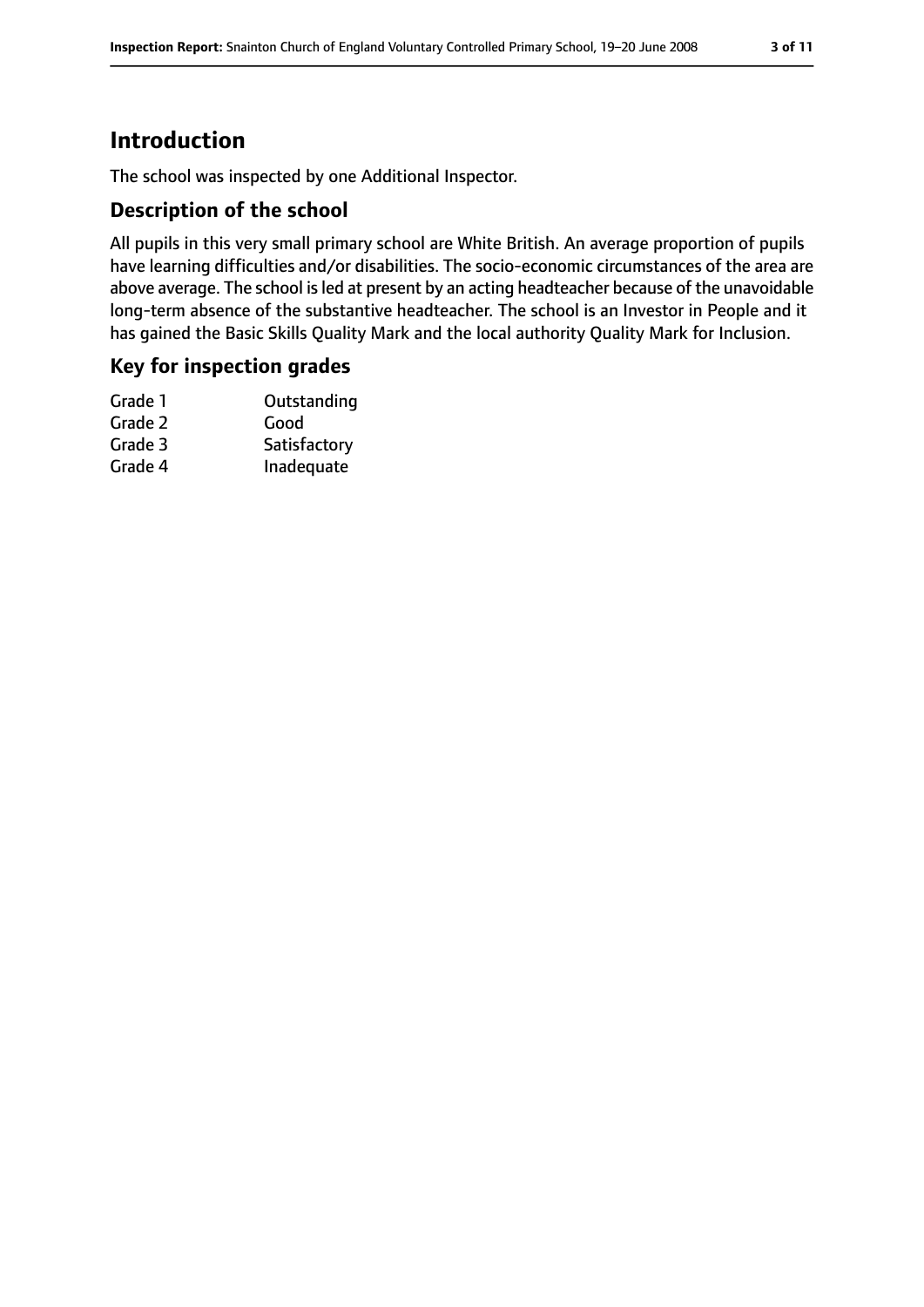# **Overall effectiveness of the school**

#### **Grade: 3**

Snainton Church of England School provides a satisfactory education for its pupils. Pupils' personal development, including spiritual, moral, social and cultural development, however, is good. Pupils enjoy school and attendance is above average. They behave well and care for one another. Older pupils work well independently even when not directly supervised.

Pupils' achievement is satisfactory. Standards vary from year to year because of differences between very small year groups. Standards are broadly average by the end of Year 6. The present standards of the older pupils meet national expectations with a good proportion on track to reach the higher level. The quality of teaching and learning is satisfactory, as is the curriculum. Pupils behave well and have good attitudes to learning. Time is not lost dealing with misbehaviour in lessons. The pace of learning is sometimes not fast enough, particularly at the beginning of lessons and when pupils come together at the end of a session. Questioning is more effective at these times when it is geared to pupils' differing levels of attainment. Teaching assistants provide additional focused support for pupils with learning difficulties and/or disabilities, and play an important part in helping these pupils work alongside others. Teachers are working to improve the curriculum by linking subjects together with a determined approach to developing English skills in other subjects. Information and communication technology is increasingly being used to support learning, particularly in literacy and numeracy.

Overall, the care, guidance and support of pupils are satisfactory. The school's pastoral care of its pupils is a positive feature. For example, staff work well with outside agencies to provide effective care for vulnerable pupils. Academic guidance is less secure. The marking of pupils' work varies throughout the school and does not provide sufficient information for pupils on how to improve. A tracking system has recently been introduced to help the leadership to monitor pupils' ongoing progress more closely. It provides a wealth of information about the progress of individuals and groups. However, it is not yet used well enough by management and staff to plan future learning and to set targets for individuals.

Leadership and management, including governance, are satisfactory. The school has improved since its last inspection and has satisfactory capacity to continue to do so in the future. There is a strong commitment among staff and governors to improve provision further. Parents are supportive of the school and a typical comment was, 'Snainton School is a very friendly and caring school and very much part of the community.'

# **Effectiveness of the Foundation Stage**

### **Grade: 3**

Provision in the Foundation Stage (the Reception class) is satisfactory as are the leadership and management. Skills and knowledge on entry to the Foundation Stage vary from year to year although, on balance, they are at a level typically found for children of this age. Children build soundly on their prior skills and knowledge because the teaching is satisfactory. Improvements have been made recently to the curriculum following the establishment of a well resourced outdoor area. The location of this facility is a distance from the Reception classroom, however, and this creates difficulties linking indoor activities with those outdoors. A broad range of activities are arranged but the planning of lessons does not focus sufficiently on promoting the learning of individuals. Staff plan lessons together but opportunities to check children's progress are not formally recorded and monitored. The assessment and checking of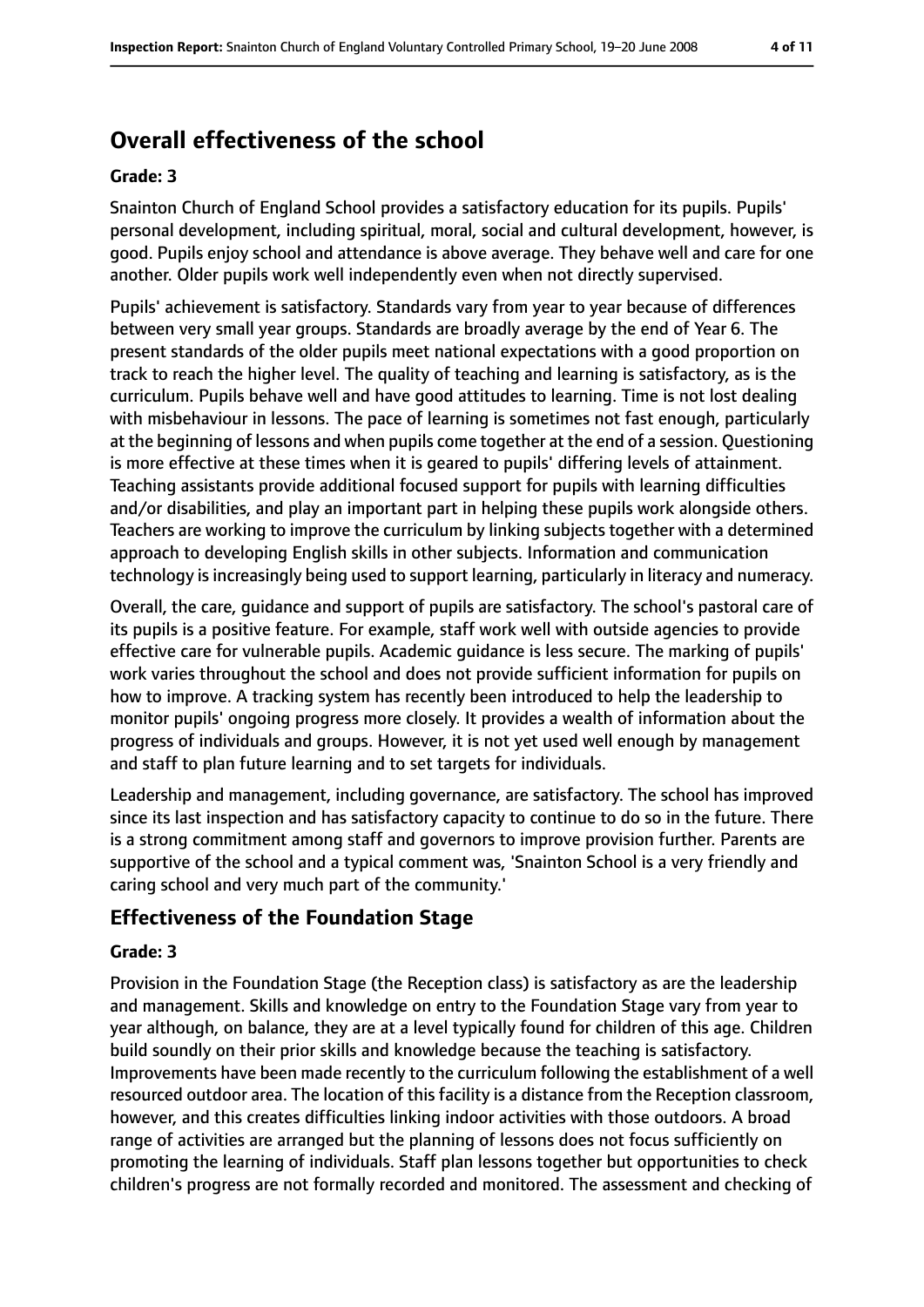children's progress are too reliant on incidental observations and verbal reports rather than planned systematic monitoring. Records of the present Year 2 children's progress when they were in Reception are not available so it is not possible to judge the progress they have made since joining the school. Well established induction procedures mean that children settle in quickly and develop positive relationships with adults and other children. Parents are appreciative of this.

# **What the school should do to improve further**

- Improve the pace of pupils' learning so they make faster progress.
- Ensure consistency of marking and use information from the checking of pupils' progress to set targets for individuals.
- Plan children's learning opportunities in Reception to match their levels of attainment and improve the assessment and recording of their progress.

A small proportion of the schools whose overall effectiveness is judged satisfactory but which have areas of underperformance will receive a monitoring visit by an Ofsted inspector before their next section 5 inspection.

# **Achievement and standards**

### **Grade: 3**

Although there is considerable variation on the part of individual pupils, overall standards on entry into Year 1 are broadly as expected for pupils of this age. Pupils' progress is satisfactory throughout Years 1 to 6. Present standards in Year 2 in reading, writing and mathematics are below average because a high proportion of pupils are identified as having learning difficulties and/or disabilities. Standards in Year 6 are currently broadly average in reading, writing, mathematics and science. Standards at the end of Year 6 in the 2007 national tests were well below average. Those pupils who had been identified as having learning difficulties made satisfactory progress from the end of Year 2 to the end of Year 6.

# **Personal development and well-being**

### **Grade: 2**

Pupils are polite and courteous. They care for one another well. Behaviour in lessons and in the playground is good. Pupils report that they enjoy school and bullying is not an issue. Occasionally a few pupils are reticent learners and need skilful teaching to draw them into discussion. Attendance is above average. Pupils are currently working towards achieving the Healthy Schools Award. They show a growing awareness of healthy lifestyles. The gardening club is a popular extra-curricular activity. Pupils take on responsibility as classroom monitors and have opportunities to become school councillors. They fulfil their responsibilities well. Pupils are proud to have organised the raising of money for play equipment for the local recreation ground as well as money for a national children's charity. Pupils are adequately prepared for future education because of their sound grasp of basic skills and good attitudes to learning.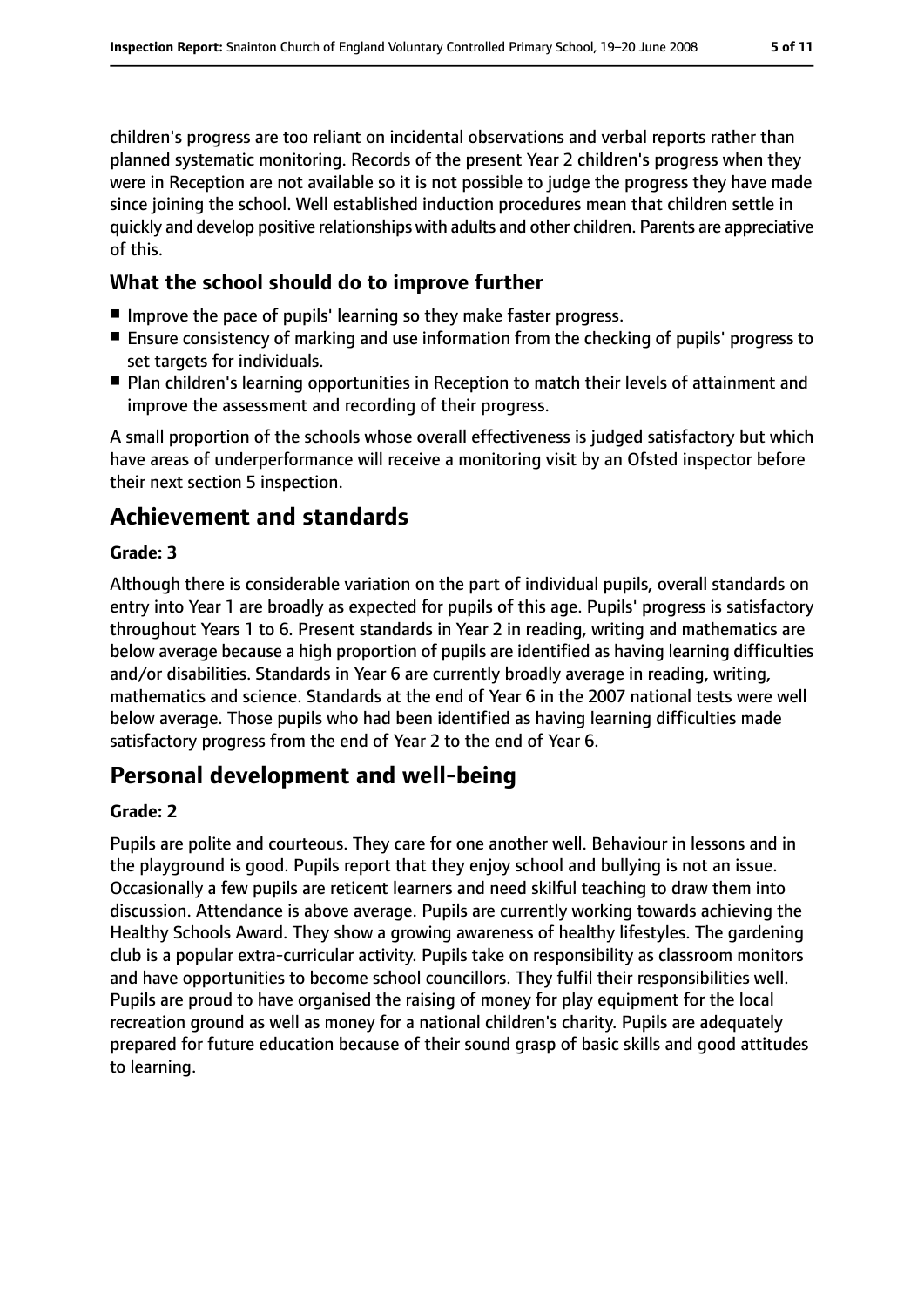# **Quality of provision**

# **Teaching and learning**

#### **Grade: 3**

The quality of teaching and learning is satisfactory, which matches pupils' progress over time. In most lessons, teachers plan to meet the needs of all groups of pupils. However, when pupils are taught in whole-class groups the questioning is not always specific to individual pupils' level of attainment. At these times the pace of learning is not fast enough. When pupils are working independently or in small groups, they make quicker progress. This is because of their good attitudes to learning and timely and helpful interactions with teachers and teaching assistants. Pupils are rarely encouraged to discuss their learning with others to consolidate and clarify their understanding. Information and communication technology is used effectively. For example, a computer program challenged pupils to extend their mathematical investigation skills. Teachers manage pupils' behaviour well and relationships between pupils and adults are a strength of the school.

### **Curriculum and other activities**

#### **Grade: 3**

Currently, the curriculum is being reviewed. Themes, linking subjects together, are being developed with a strong emphasis on providing increased opportunities to practise and extend literacy skills through purposeful and enjoyable activities. A broad range of out-of-school visits, including a residential, adds excitement to learning. Sometimes, opportunities are missed to link visits to curricular themes at appropriate times. For example, a visit to the seaside was arranged to take place after a study of the coast rather than at the start of or part-way through the topic. Visits and visitors are used well to foster pupils' cultural development. For example, a visiting clergyman encouraged older pupils to make contact with pupils in a deprived area in South Africa. Other pupils gained a better understanding of Indian cooking through a visit to a museum. Extra-curricular opportunities, particularly those involving sporting activities, have been enhanced through clubs and links with other local schools.

### **Care, guidance and support**

#### **Grade: 3**

Systems in place for child protection and safeguarding procedures meet government requirements. Health and safety arrangements promote a safe and caring learning experience for pupils. Members of staff know the pupils and their families well. Parents appreciate the strong pastoral care for their children. Pupils with learning difficulties and/or disabilities are given effective support from teachers, teaching assistants and outside agencies. The marking of pupils' work is variable and currently the marking policy is being reviewed. Best practice shows pupils how well they have done and what they must do to improve. Other marking lacks suggestions for improvement. Limitations in the presentation of work, such as absence of dates and titles linked to the learning intention, make the checking of pupils' work over time difficult. A learning log is being trialled for older pupils. This provides valuable guidance for pupils and parents, and information about pupils' progress. In addition, it helps pupils to see what they must do to reach the next step of learning. Systems have been introduced recently to map pupils' progress each term, linked to the National Curriculum. This information provides valuable detail. However, it is not yet used sufficiently to set targets for individual or groups of pupils.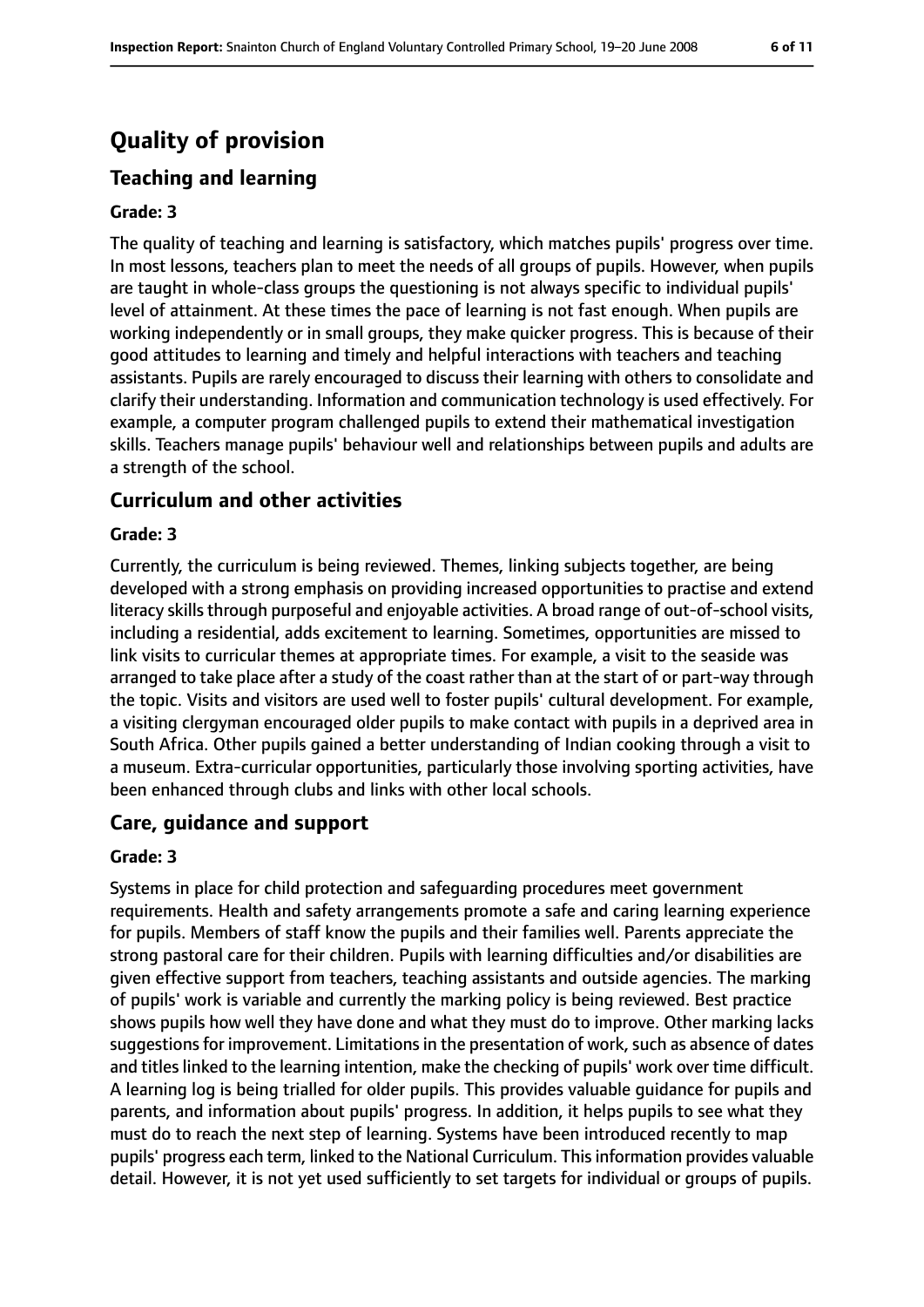# **Leadership and management**

#### **Grade: 3**

The acting headteacher has risen to the challenge of providing continuity and stability during the unavoidable absence of the headteacher. Governors and staff work closely together to improve pupils' learning. Much has been achieved this academic year to tailor systems to track pupils' progress although the school is at an early stage of evaluating precisely pupils' progress from entry to Reception through to the end of Year 6. The school development plan sets out appropriate areas for improvement. Lesson observations by senior managers are in place but subject leaders have few opportunities to work alongside colleagues. The leadership has an accurate view of pupils' achievement and standards, the quality of teaching and learning and pupils' personal development. The school is over-generous in judging the impact of leadership. However, school leaders are actively seeking to improve provision.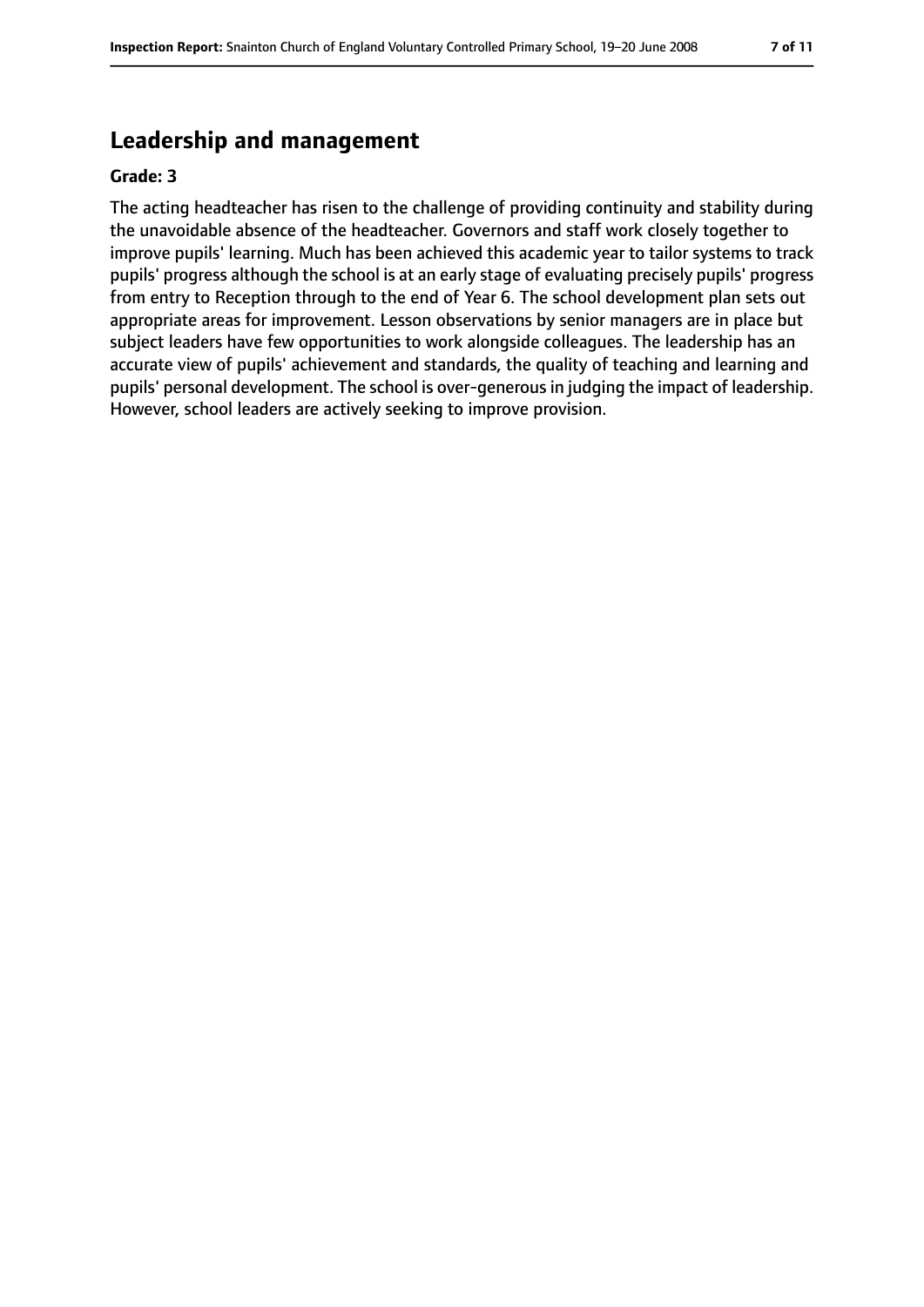**Any complaints about the inspection or the report should be made following the procedures set out in the guidance 'Complaints about school inspection', which is available from Ofsted's website: www.ofsted.gov.uk.**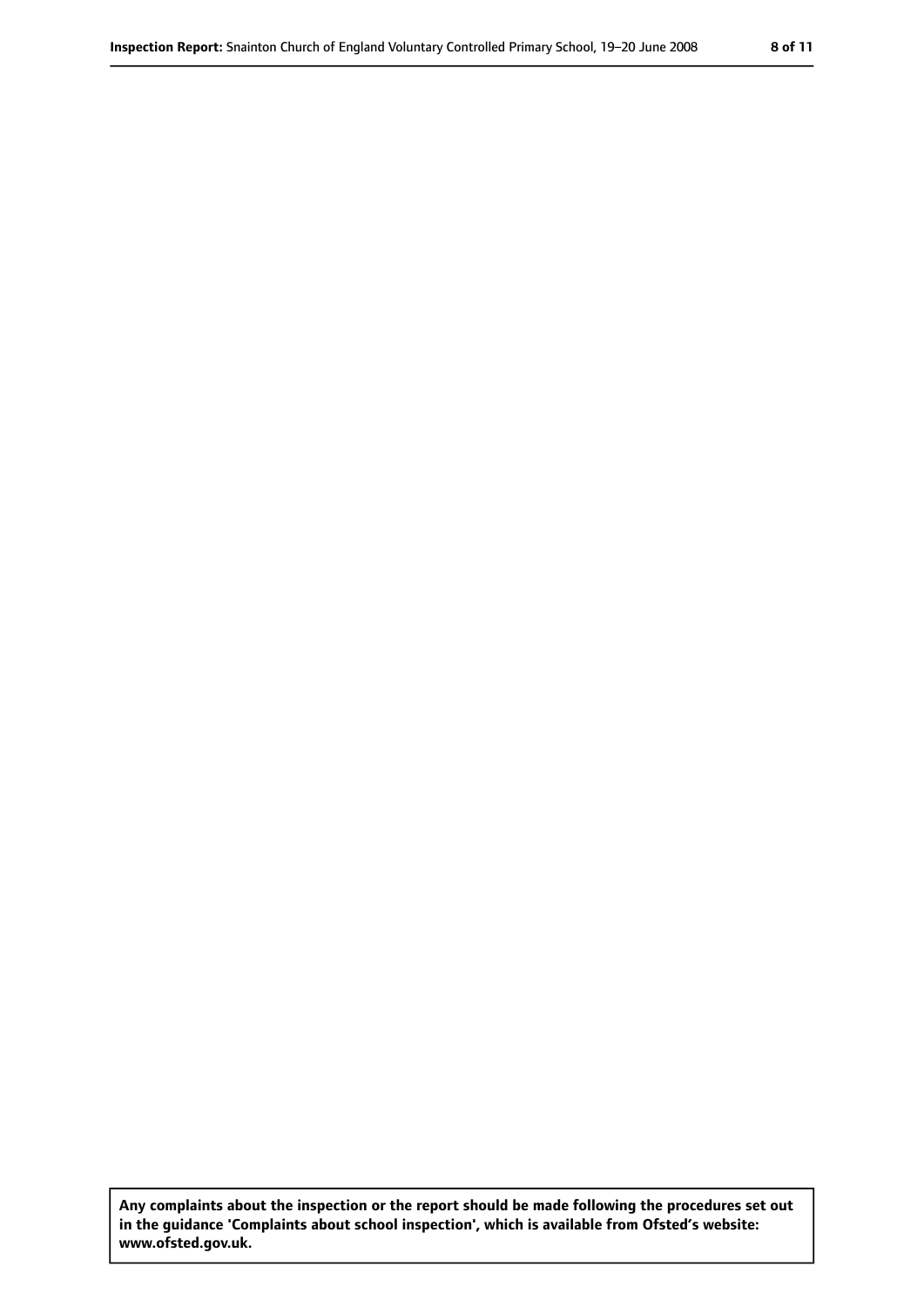# **Inspection judgements**

| ˈ Key to judgements: grade 1 is outstanding, grade 2 good, grade 3 satisfactory, and | <b>School</b>  |
|--------------------------------------------------------------------------------------|----------------|
| grade 4 inadequate                                                                   | <b>Overall</b> |

# **Overall effectiveness**

| How effective, efficient and inclusive is the provision of education, integrated<br>care and any extended services in meeting the needs of learners? |     |
|------------------------------------------------------------------------------------------------------------------------------------------------------|-----|
| Effective steps have been taken to promote improvement since the last<br>inspection                                                                  | Yes |
| How well does the school work in partnership with others to promote learners'<br>well-being?                                                         |     |
| The effectiveness of the Foundation Stage                                                                                                            |     |
| The capacity to make any necessary improvements                                                                                                      |     |

### **Achievement and standards**

| How well do learners achieve?                                                                               |  |
|-------------------------------------------------------------------------------------------------------------|--|
| The standards <sup>1</sup> reached by learners                                                              |  |
| How well learners make progress, taking account of any significant variations between<br>groups of learners |  |
| How well learners with learning difficulties and disabilities make progress                                 |  |

# **Personal development and well-being**

| How good is the overall personal development and well-being of the<br>learners?                                  |  |
|------------------------------------------------------------------------------------------------------------------|--|
| The extent of learners' spiritual, moral, social and cultural development                                        |  |
| The extent to which learners adopt healthy lifestyles                                                            |  |
| The extent to which learners adopt safe practices                                                                |  |
| How well learners enjoy their education                                                                          |  |
| The attendance of learners                                                                                       |  |
| The behaviour of learners                                                                                        |  |
| The extent to which learners make a positive contribution to the community                                       |  |
| How well learners develop workplace and other skills that will contribute to<br>their future economic well-being |  |

### **The quality of provision**

| How effective are teaching and learning in meeting the full range of the<br>learners' needs?          |  |
|-------------------------------------------------------------------------------------------------------|--|
| How well do the curriculum and other activities meet the range of needs<br>and interests of learners? |  |
| How well are learners cared for, guided and supported?                                                |  |

#### **Annex A**

 $^1$  Grade 1 - Exceptionally and consistently high; Grade 2 - Generally above average with none significantly below average; Grade 3 - Broadly average to below average; Grade 4 - Exceptionally low.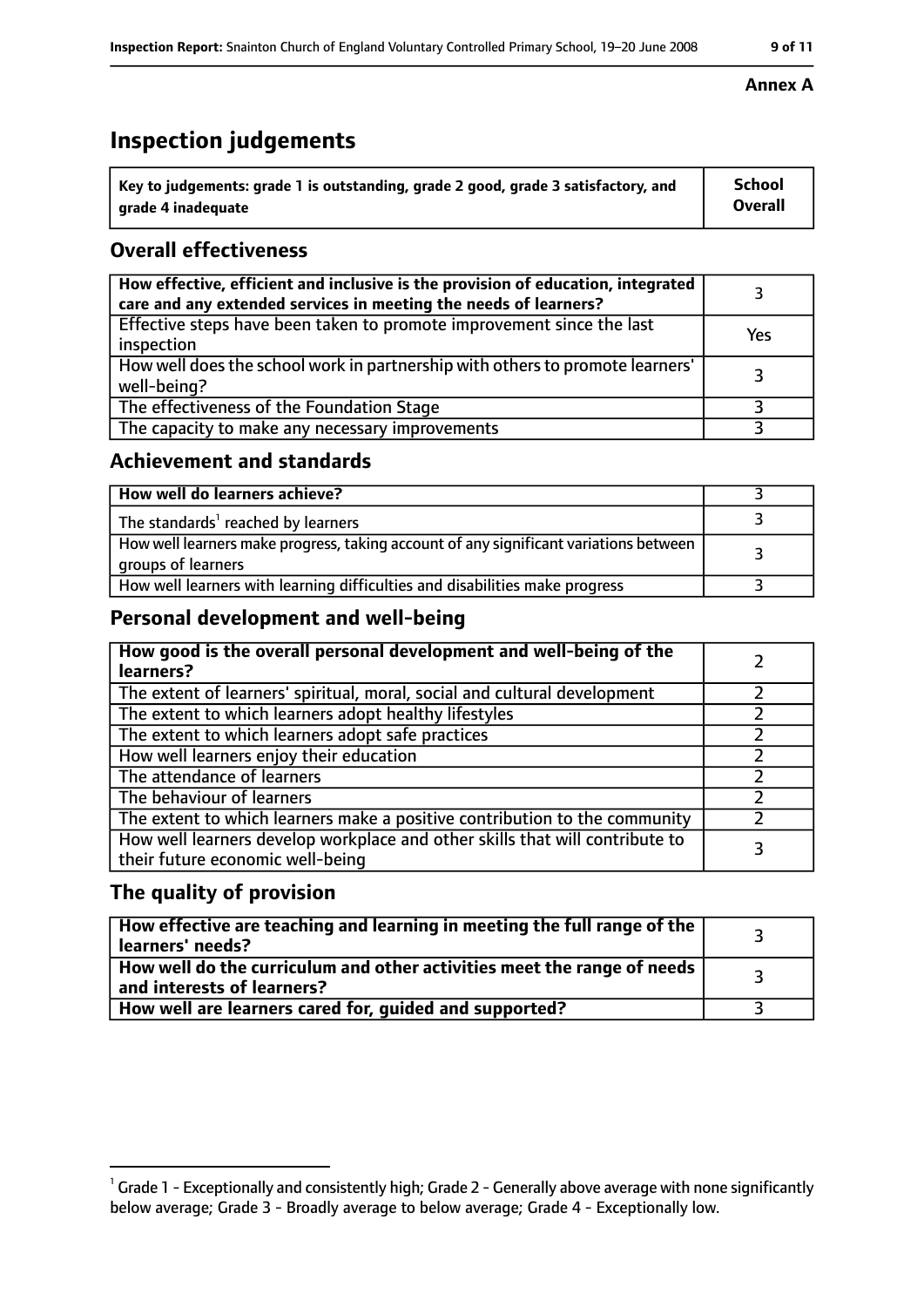#### **Annex A**

# **Leadership and management**

| How effective are leadership and management in raising achievement<br>and supporting all learners?                                              |     |
|-------------------------------------------------------------------------------------------------------------------------------------------------|-----|
| How effectively leaders and managers at all levels set clear direction leading<br>to improvement and promote high quality of care and education |     |
| How effectively leaders and managers use challenging targets to raise standards                                                                 | 3   |
| The effectiveness of the school's self-evaluation                                                                                               | 3   |
| How well equality of opportunity is promoted and discrimination tackled so<br>that all learners achieve as well as they can                     |     |
| How effectively and efficiently resources, including staff, are deployed to<br>achieve value for money                                          | 3   |
| The extent to which governors and other supervisory boards discharge their<br>responsibilities                                                  |     |
| Do procedures for safequarding learners meet current government<br>requirements?                                                                | Yes |
| Does this school require special measures?                                                                                                      | No  |
| Does this school require a notice to improve?                                                                                                   | No  |